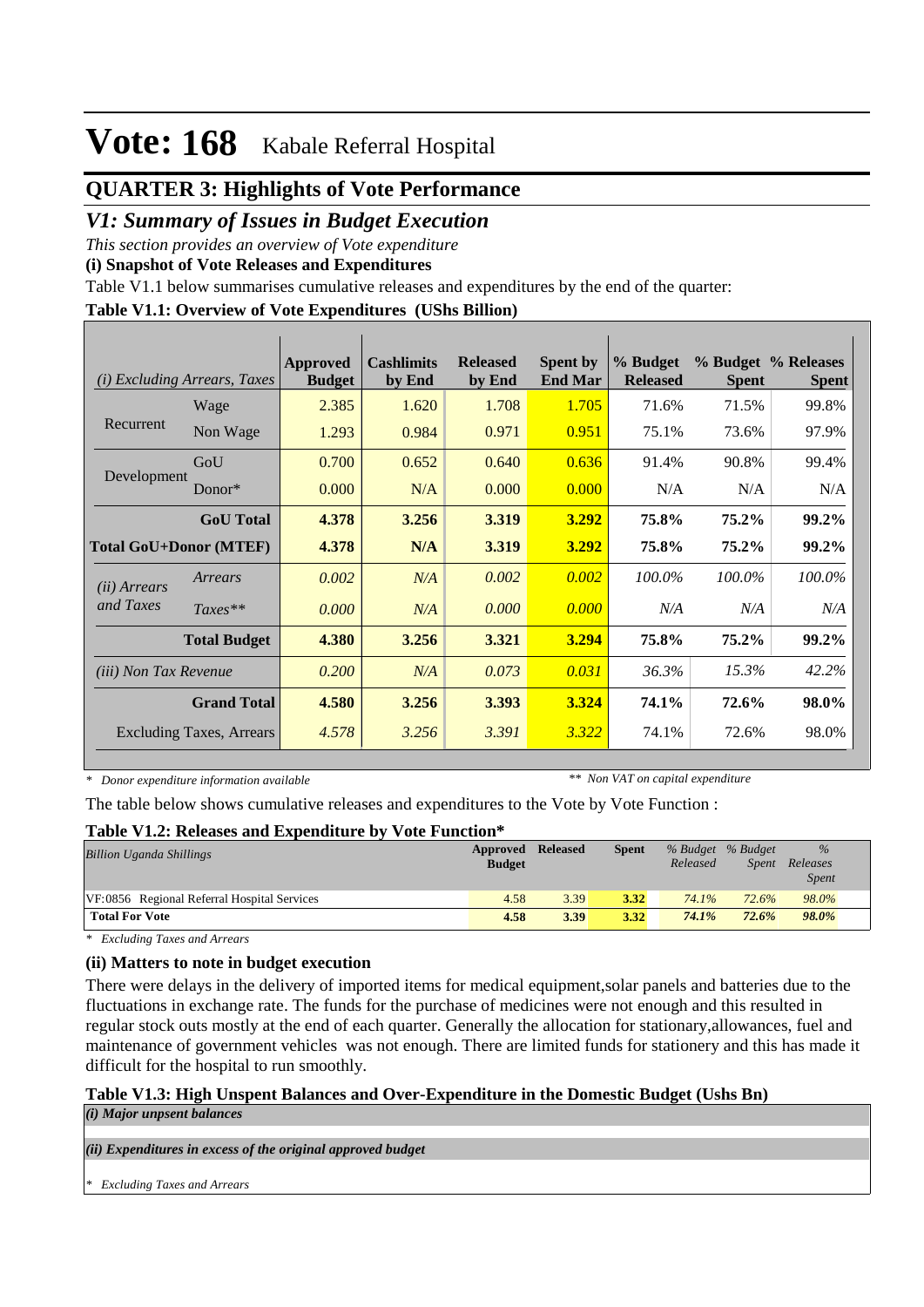## **QUARTER 3: Highlights of Vote Performance**

## *V2: Performance Highlights*

*This section provides highlights of output performance, focusing on key outputs and actions impelemented to improve section performance.*

### **Table V2.1: Key Vote Output Indicators and Expenditures\***

| Vote, Vote Function<br><b>Key Output</b>                                                                                 | <b>Approved Budget and</b><br><b>Planned outputs</b>        |                             | <b>Cumulative Expenditure</b><br>and Performance                                                        |                                                                                                                 | <b>Status and Reasons for</b><br>any Variation from Plans                                                                                                                                                                                                                                                                          |        |  |
|--------------------------------------------------------------------------------------------------------------------------|-------------------------------------------------------------|-----------------------------|---------------------------------------------------------------------------------------------------------|-----------------------------------------------------------------------------------------------------------------|------------------------------------------------------------------------------------------------------------------------------------------------------------------------------------------------------------------------------------------------------------------------------------------------------------------------------------|--------|--|
| Vote Function: 0856 Regional Referral Hospital Services                                                                  |                                                             |                             |                                                                                                         |                                                                                                                 |                                                                                                                                                                                                                                                                                                                                    |        |  |
| <b>Output: 085601</b>                                                                                                    | <b>Inpatient services</b>                                   |                             |                                                                                                         |                                                                                                                 |                                                                                                                                                                                                                                                                                                                                    |        |  |
| Description of Performance: 30,000 inpatients admissions                                                                 |                                                             | 28,061 Inpatients admitted. |                                                                                                         | There was no much variation.<br>The increase in the performance<br>is in accordance with the<br>planned outputs |                                                                                                                                                                                                                                                                                                                                    |        |  |
| Performance Indicators:                                                                                                  |                                                             |                             |                                                                                                         |                                                                                                                 |                                                                                                                                                                                                                                                                                                                                    |        |  |
| No. of in patients admitted                                                                                              |                                                             | 30,000                      |                                                                                                         | 28061                                                                                                           |                                                                                                                                                                                                                                                                                                                                    |        |  |
| Bed occupancy rate<br>(inpatients)                                                                                       |                                                             | 85                          |                                                                                                         | 92                                                                                                              |                                                                                                                                                                                                                                                                                                                                    |        |  |
| Average rate of stay for<br>inpatients (no. days)                                                                        |                                                             | 5                           |                                                                                                         | 6                                                                                                               |                                                                                                                                                                                                                                                                                                                                    |        |  |
| <b>Output Cost:</b>                                                                                                      | UShs Bn:                                                    | 2.904                       | UShs Bn:                                                                                                | 1.957                                                                                                           | % Budget Spent:                                                                                                                                                                                                                                                                                                                    | 67.4%  |  |
| <b>Output: 085602</b>                                                                                                    | <b>Outpatient services</b>                                  |                             |                                                                                                         |                                                                                                                 |                                                                                                                                                                                                                                                                                                                                    |        |  |
| Description of Performance: 92,000 outpatients, 73,000                                                                   | specialised clinics                                         |                             | 56,000 Outpatients seen and<br>73,010 specialised clinics<br>attended to.                               |                                                                                                                 | The number of Outpatients<br>attended to did not increase as<br>planned. This could be<br>attributed to the construction<br>that may be going around the<br>OPD. However the performance<br>in Specialised clinics increased<br>due to the acquisition of some<br>consultants like the<br>Paediatrician, Physician and<br>Surgeon. |        |  |
| Performance Indicators:                                                                                                  |                                                             |                             |                                                                                                         |                                                                                                                 |                                                                                                                                                                                                                                                                                                                                    |        |  |
| No. of specialised<br>outpatients attended to                                                                            |                                                             | 73,000                      |                                                                                                         | 73010                                                                                                           |                                                                                                                                                                                                                                                                                                                                    |        |  |
| No. of general outpatients<br>attended to                                                                                |                                                             | 92,000                      |                                                                                                         | 50000                                                                                                           |                                                                                                                                                                                                                                                                                                                                    |        |  |
| <b>Output Cost:</b>                                                                                                      | UShs Bn:                                                    | 0.128                       | UShs Bn:                                                                                                | 0.097                                                                                                           | % Budget Spent:                                                                                                                                                                                                                                                                                                                    | 75.7%  |  |
| <b>Output: 085603</b>                                                                                                    |                                                             |                             | Medicines and health supplies procured and dispensed                                                    |                                                                                                                 |                                                                                                                                                                                                                                                                                                                                    |        |  |
| Description of Performance: 1.2 billions worth of medicines                                                              | to be anticipated to be received<br>from NMS and dispensed. |                             | $692736577$ worth of drugs<br>received and dispensed.                                                   |                                                                                                                 | The performance in the<br>purchase of drugs was as per the<br>plan, . There was no significant<br>variation.                                                                                                                                                                                                                       |        |  |
| Performance Indicators:                                                                                                  |                                                             |                             |                                                                                                         |                                                                                                                 |                                                                                                                                                                                                                                                                                                                                    |        |  |
| Value of medicines<br>received/dispensed (Ush bn)                                                                        |                                                             | 1.2                         |                                                                                                         | 692736577                                                                                                       |                                                                                                                                                                                                                                                                                                                                    |        |  |
| <b>Output Cost:</b>                                                                                                      | UShs Bn:                                                    | 0.014                       | UShs Bn:                                                                                                | 0.031                                                                                                           | % Budget Spent:                                                                                                                                                                                                                                                                                                                    | 229.5% |  |
| <b>Output: 085604</b>                                                                                                    | <b>Diagnostic services</b>                                  |                             |                                                                                                         |                                                                                                                 |                                                                                                                                                                                                                                                                                                                                    |        |  |
| Description of Performance: 105,000 cases to be investigated 79,674 cases Investigated in the The was an increase in the | investigated in X-ray                                       |                             | in labaratory, 24,000 cases to be laboratory and 12501 cases<br>investigated in X-ray and<br>radiology. |                                                                                                                 | number of tests done in the<br>laboratory but the X-rays taken<br>reduced due to the mechanical                                                                                                                                                                                                                                    |        |  |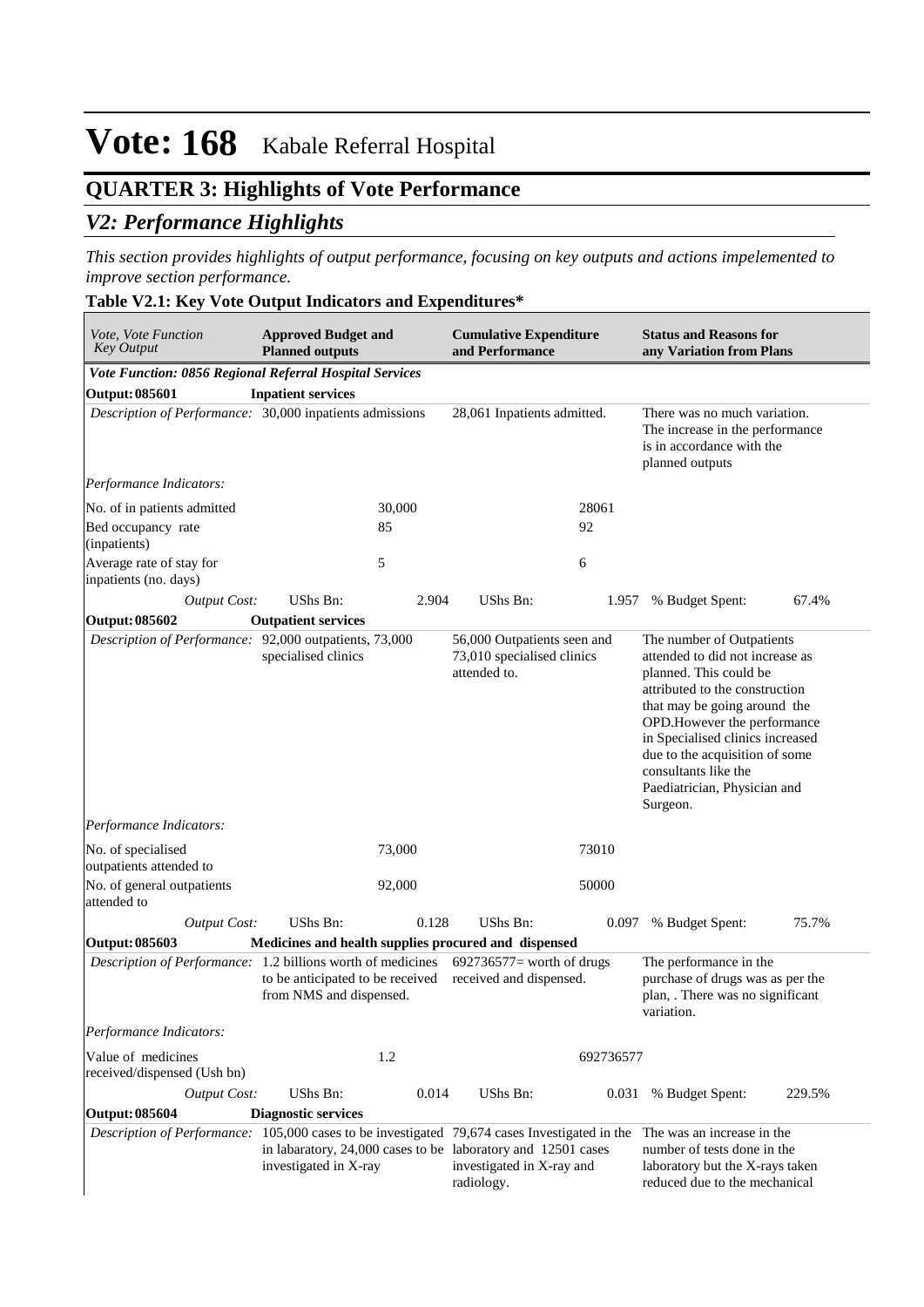## **QUARTER 3: Highlights of Vote Performance**

| <i>Vote, Vote Function</i><br><b>Key Output</b>                                | <b>Approved Budget and</b><br><b>Cumulative Expenditure</b><br><b>Planned outputs</b><br>and Performance |         |                                                                                                      | <b>Status and Reasons for</b><br>any Variation from Plans |                                                                                                                             |                |  |
|--------------------------------------------------------------------------------|----------------------------------------------------------------------------------------------------------|---------|------------------------------------------------------------------------------------------------------|-----------------------------------------------------------|-----------------------------------------------------------------------------------------------------------------------------|----------------|--|
|                                                                                |                                                                                                          |         |                                                                                                      |                                                           | problem with the machine.                                                                                                   |                |  |
| Performance Indicators:                                                        |                                                                                                          |         |                                                                                                      |                                                           |                                                                                                                             |                |  |
| Patient xrays (imaging)                                                        |                                                                                                          | 24,000  |                                                                                                      | 12023                                                     |                                                                                                                             |                |  |
| No. of labs/tests                                                              |                                                                                                          | 105,000 |                                                                                                      | 79674                                                     |                                                                                                                             |                |  |
| <b>Output Cost:</b>                                                            | <b>UShs Bn:</b>                                                                                          | 0.044   | <b>UShs Bn:</b>                                                                                      | 0.033                                                     | % Budget Spent:                                                                                                             | 74.9%          |  |
| <b>Output: 085605</b>                                                          | <b>Hospital Management and support services</b>                                                          |         |                                                                                                      |                                                           |                                                                                                                             |                |  |
| Description of Performance:                                                    |                                                                                                          |         | 34 management reports<br>produced in<br>Finance, Administration,<br>Records and Stores               |                                                           | There was no significant<br>variation.                                                                                      |                |  |
| <b>Output Cost:</b>                                                            | UShs Bn:                                                                                                 | 0.638   | UShs Bn:                                                                                             |                                                           | 0.452 % Budget Spent:                                                                                                       | 70.8%          |  |
| <b>Output: 085606</b>                                                          | Prevention and rehabilitation services                                                                   |         |                                                                                                      |                                                           |                                                                                                                             |                |  |
| Description of Performance: 40,000 Antenatal attendances,                      | 60,000 immunisations, 55,000<br>family planning attendances                                              |         | 23,777 antenatal<br>attendances, 36, 575<br>immunizations and 55,562<br>family planning attendances. |                                                           | There is a possibility that the<br>targets may be achieved by the<br>end of the financial year.                             |                |  |
| Performance Indicators:                                                        |                                                                                                          |         |                                                                                                      |                                                           |                                                                                                                             |                |  |
| No. of people receiving<br>family planning services                            |                                                                                                          | 55,000  |                                                                                                      | 55562                                                     |                                                                                                                             |                |  |
| No. of people immunised                                                        |                                                                                                          | 60,000  |                                                                                                      | 36575                                                     |                                                                                                                             |                |  |
| No. of antenatal cases                                                         |                                                                                                          | 40,000  |                                                                                                      | 23777                                                     |                                                                                                                             |                |  |
| <b>Output Cost:</b>                                                            | <b>UShs Bn:</b>                                                                                          | 0.113   | UShs Bn:                                                                                             | 0.087                                                     | % Budget Spent:                                                                                                             | 76.8%          |  |
| Output: 085677                                                                 | <b>Purchase of Specialised Machinery &amp; Equipment</b>                                                 |         |                                                                                                      |                                                           |                                                                                                                             |                |  |
| Description of Performance:                                                    |                                                                                                          |         | installation in progress.                                                                            |                                                           | Contract is awarded, signed and There were some delays in the<br>importation of some equipments<br>that are sourced abroad. |                |  |
| <b>Output Cost:</b>                                                            | UShs Bn:                                                                                                 | 0.300   | UShs Bn:                                                                                             | 0.238                                                     | % Budget Spent:                                                                                                             | 79.4%          |  |
| <b>Output: 085680</b>                                                          | <b>Hospital Construction/rehabilitation</b>                                                              |         |                                                                                                      |                                                           |                                                                                                                             |                |  |
| Description of Performance: Demolition of old theatre and                      | preparing the site for the<br>construction of the new one.                                               |         | Construction of Theatre, OPD,<br>maternity and casualty Unit on<br>going.                            |                                                           | Work is progressing on well.                                                                                                |                |  |
| Performance Indicators:                                                        |                                                                                                          |         |                                                                                                      |                                                           |                                                                                                                             |                |  |
| No.<br>reconstructed/rehabilitated<br>general wards                            |                                                                                                          | 1       |                                                                                                      | 1                                                         |                                                                                                                             |                |  |
| No. of hospitals benefiting<br>from the rennovation of<br>existing facilities. |                                                                                                          | 1       |                                                                                                      | 1                                                         |                                                                                                                             |                |  |
| <b>Output Cost:</b>                                                            | UShs Bn:                                                                                                 | 0.255   | UShs Bn:                                                                                             | 0.255                                                     | % Budget Spent:                                                                                                             | 100.0%         |  |
| <b>Vote Function Cost</b><br><b>Cost of Vote Services:</b>                     | <b>UShs Bn:</b><br>UShs Bn:                                                                              |         | 4.578 UShs Bn:<br>4.578 UShs Bn:                                                                     |                                                           | 3.322 % Budget Spent:<br>3.322 % Budget Spent:                                                                              | 72.6%<br>72.6% |  |

*\* Excluding Taxes and Arrears*

Allocation for fuel,allowances and maintenance of government vehicles needs to be revised if most of the activities have to be carried on. There is constant loadshedding in Kigezi region and the hospital relies on the generator most of the time which is very expensive. The movements to Kampala on duty is very expensive and hence the allocation for fuel needs to be revised. Allocation of funds for stationery and medicines is limited and these form core activities within the hospital.Hence if most of the activities have to be performed there is need to revise the budgetary allocations to satisfy the growing need. The Accounting Officer will strengthen the records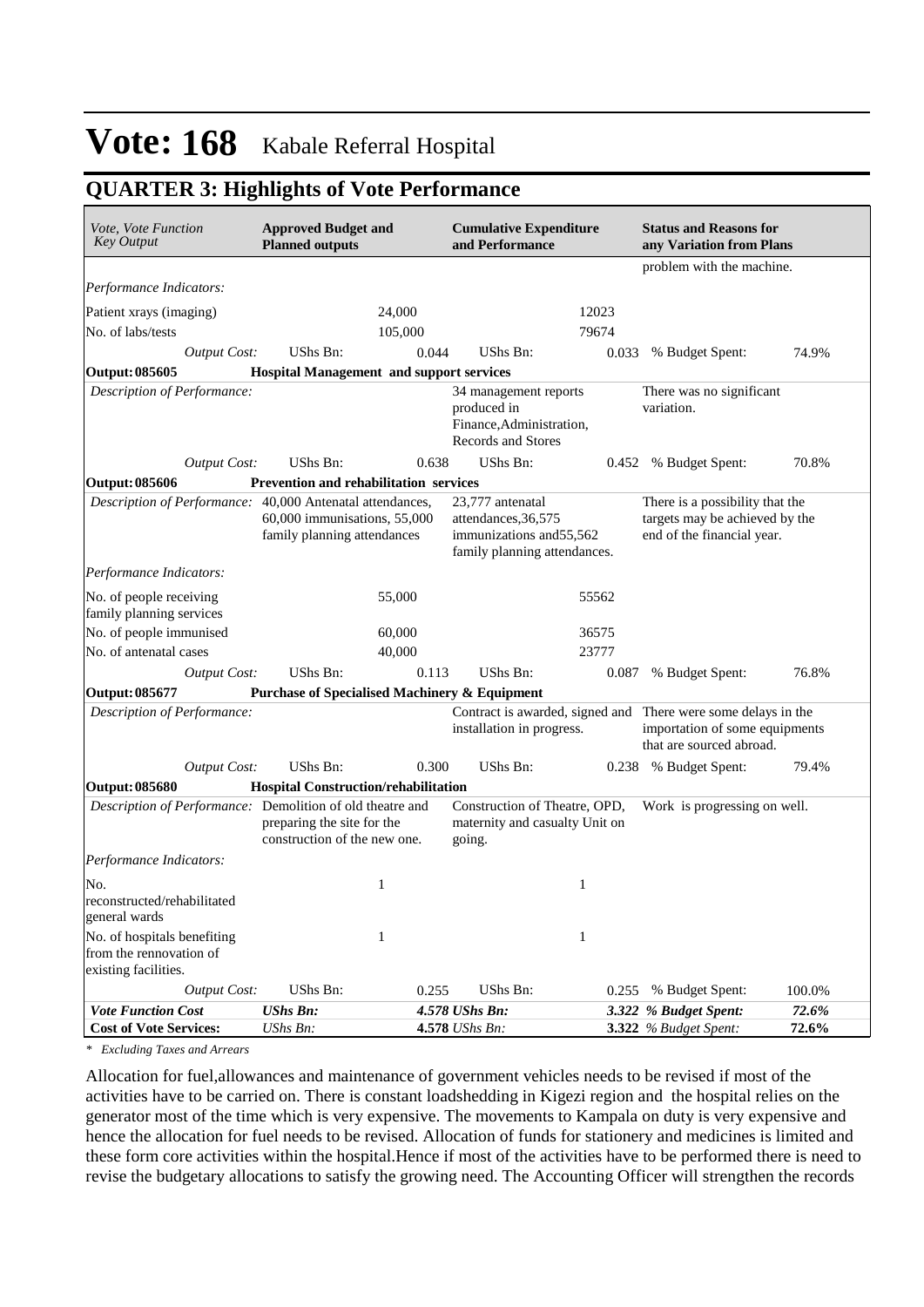## **QUARTER 3: Highlights of Vote Performance**

department inorder for it to come out with accurate and reliable data.

### **Table V2.2: Implementing Actions to Improve Vote Performance**

| <b>Planned Actions:</b>                                                      | <b>Actual Actions:</b>                                                                                                                                                  | <b>Reasons for Variation</b> |
|------------------------------------------------------------------------------|-------------------------------------------------------------------------------------------------------------------------------------------------------------------------|------------------------------|
| Vote: 168 Kabale Referral Hospital                                           |                                                                                                                                                                         |                              |
| Vote Function: 08 56 Regional Referral Hospital Services                     |                                                                                                                                                                         |                              |
| Increase the level of staffing and maintain<br>the supply of essential drugs | The level of staffing is expected to<br>increase after the recruitment exercise.<br>Most of the health workers recruited<br>have started reporting.                     | There is no much variation   |
| Vote: 168 Kabale Referral Hospital                                           |                                                                                                                                                                         |                              |
| Vote Function: 08 56 Regional Referral Hospital Services                     |                                                                                                                                                                         |                              |
| Reduction of waste management and<br>infection control                       | <b>There has been continuous sensitization</b> There is no much significant variation<br>of clients and health workers about<br>waste management and infection control. |                              |

## *V3: Details of Releases and Expenditure*

*This section provides a comprehensive summary of the outputs delivered by the Vote and further details of Vote expenditures by Vote Function and Expenditure Item.*

#### **Table V3.1: GoU Releases and Expenditure by Output\***

| <b>Billion Uganda Shillings</b>                                  | Approved      | <b>Released</b> | <b>Spent</b> | $%$ GoU       | $%$ GoU       | $%$ GoU   |
|------------------------------------------------------------------|---------------|-----------------|--------------|---------------|---------------|-----------|
|                                                                  | <b>Budget</b> |                 |              | <b>Budget</b> | <b>Budget</b> | Releases  |
|                                                                  |               |                 |              | Released      | <i>Spent</i>  | Spent     |
| VF:0856 Regional Referral Hospital Services                      | 4.38          | 3.32            | 3.29         | 75.8%         | 75.2%         | 99.2%     |
| Class: Outputs Provided                                          | 3.68          | 2.68            | 2.66         | 72.8%         | 72.2%         | 99.1%     |
| 085601 Inpatient services                                        | 2.70          | 1.95            | 1.95         | 72.3%         | 72.0%         | 99.7%     |
| 085602 Outpatient services                                       | 0.13          | 0.10            | 0.10         | 75.9%         | 75.7%         | 99.7%     |
| 085603 Medicines and health supplies procured and dispensed      | 0.01          | 0.01            | 0.01         | 72.0%         | 72.0%         | $100.0\%$ |
| 085604 Diagnostic services                                       | 0.04          | 0.03            | 0.03         | 77.0%         | 77.0%         | 100.0%    |
| 085605 Hospital Management and support services                  | 0.64          | 0.47            | 0.45         | 73.5%         | 70.8%         | 96.4%     |
| 085606 Prevention and rehabilitation services                    | 0.11          | 0.09            | 0.09         | 76.8%         | 76.8%         | 100.0%    |
| 085607 Immunisation Services                                     | 0.04          | 0.03            | 0.03         | 76.1%         | 76.1%         | 100.0%    |
| Class: Capital Purchases                                         | 0.70          | 0.64            | 0.64         | 91.4%         | 90.9%         | 99.4%     |
| 085676 Purchase of Office and ICT Equipment, including Software  | 0.06          | 0.06            | 0.06         | 96.5%         | 96.5%         | 100.0%    |
| 085677 Purchase of Specialised Machinery & Equipment             | 0.30          | 0.24            | 0.24         | 80.7%         | 79.4%         | 98.3%     |
| 085678 Purchase of Office and Residential Furniture and Fittings | 0.08          | 0.08            | 0.08         | 100.0%        | 100.0%        | 100.0%    |
| 085680 Hospital Construction/rehabilitation                      | 0.26          | 0.26            | 0.26         | $100.0\%$     | $100.0\%$     | 100.0%    |
| 085699 Arrears                                                   | 0.00          | 0.00            | 0.00         | N/A           | N/A           | 100.0%    |
| <b>Total For Vote</b>                                            | 4.38          | 3.32            | 3.29         | 75.8%         | 75.2%         | 99.2%     |

*\* Excluding Taxes and Arrears*

### **Table V3.2: 2014/15 GoU Expenditure by Item**

| <b>Billion Uganda Shillings</b>                        | Approved<br><b>Budget</b> | <b>Releases</b> | Expend-<br>iture | % Budged<br><b>Released</b> | % Budget<br><b>Spent</b> | %Releases<br><b>Spent</b> |
|--------------------------------------------------------|---------------------------|-----------------|------------------|-----------------------------|--------------------------|---------------------------|
| <b>Output Class: Outputs Provided</b>                  | 3.68                      | 2.68            | 2.66             | 72.8%                       | 72.2%                    | 99.1%                     |
| 211101 General Staff Salaries                          | 2.39                      | 1.71            | 1.71             | 71.6%                       | 71.5%                    | 99.8%                     |
| $ 211103$ Allowances                                   | 0.11                      | 0.09            | 0.09             | 76.7%                       | 76.7%                    | 100.0%                    |
| 213001 Medical expenses (To employees)                 | 0.01                      | 0.01            | 0.01             | 74.9%                       | 74.9%                    | 100.0%                    |
| 213002 Incapacity, death benefits and funeral expenses | 0.01                      | 0.00            | 0.00             | 74.9%                       | 74.9%                    | 100.0%                    |
| 221001 Advertising and Public Relations                | 0.01                      | 0.00            | 0.00             | 74.9%                       | 74.9%                    | 100.0%                    |
| 221002 Workshops and Seminars                          | 0.03                      | 0.02            | 0.02             | 72.5%                       | 72.5%                    | 100.0%                    |
| 221003 Staff Training                                  | 0.02                      | 0.01            | 0.01             | 74.9%                       | 74.9%                    | 100.0%                    |
|                                                        |                           |                 |                  |                             |                          |                           |